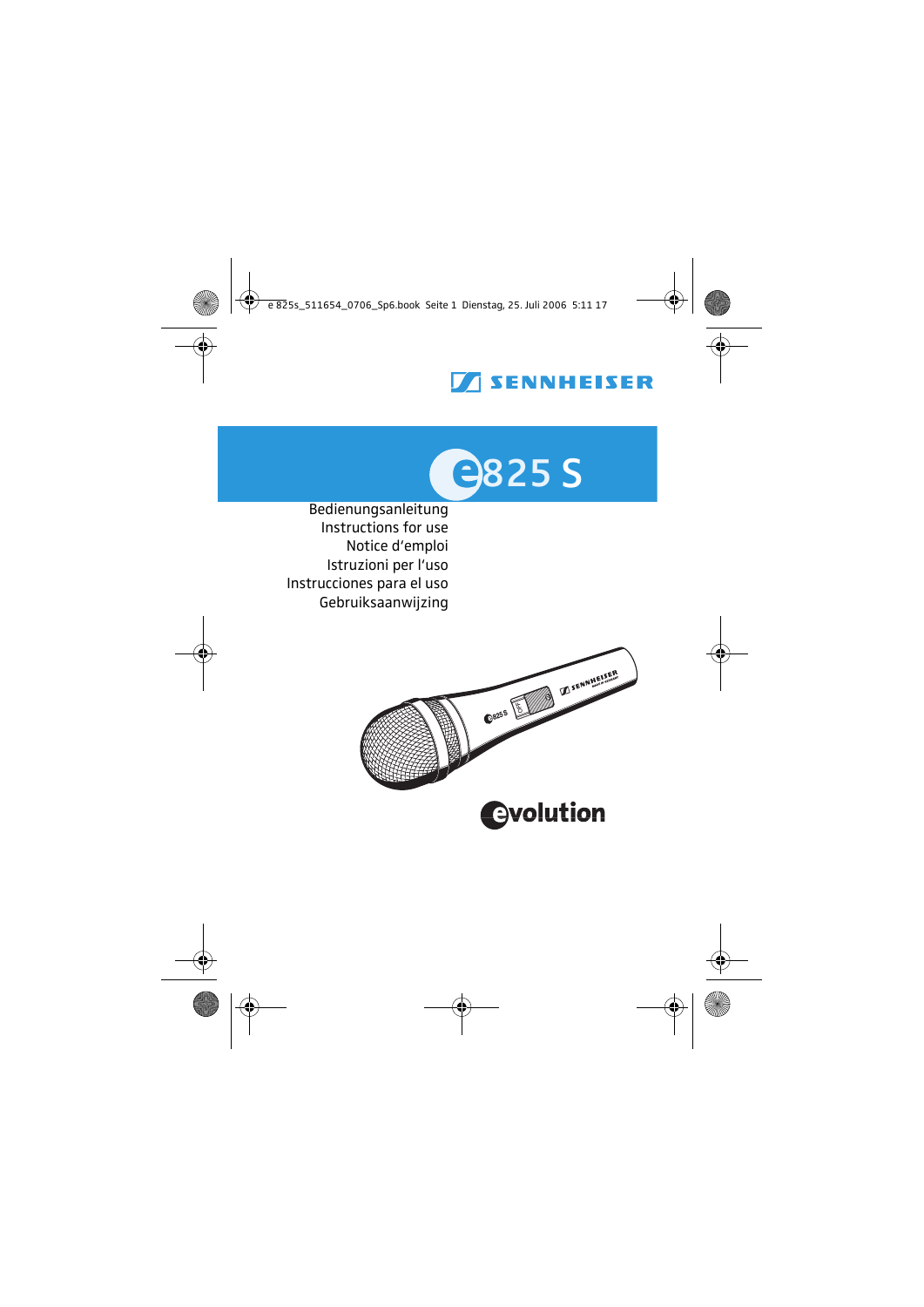

The @825 S is a general purpose microphone ideal for vocal and instrument miking and club PA. The balanced frequency response produces a warm, smooth sound.

The cardioid pick-up pattern provides excellent feedback and spillage rejection. The rugged metal construction and internal damping isolates handling noise.

The @825 S features a silent ON/OFF switch.

#### Features

- y Rugged metal body
- Excellent feedback and spillage rejection
- Good suppression of handling noise
- Balanced frequency response
- Warm transparent tonal response
- Silent ON/OFF switch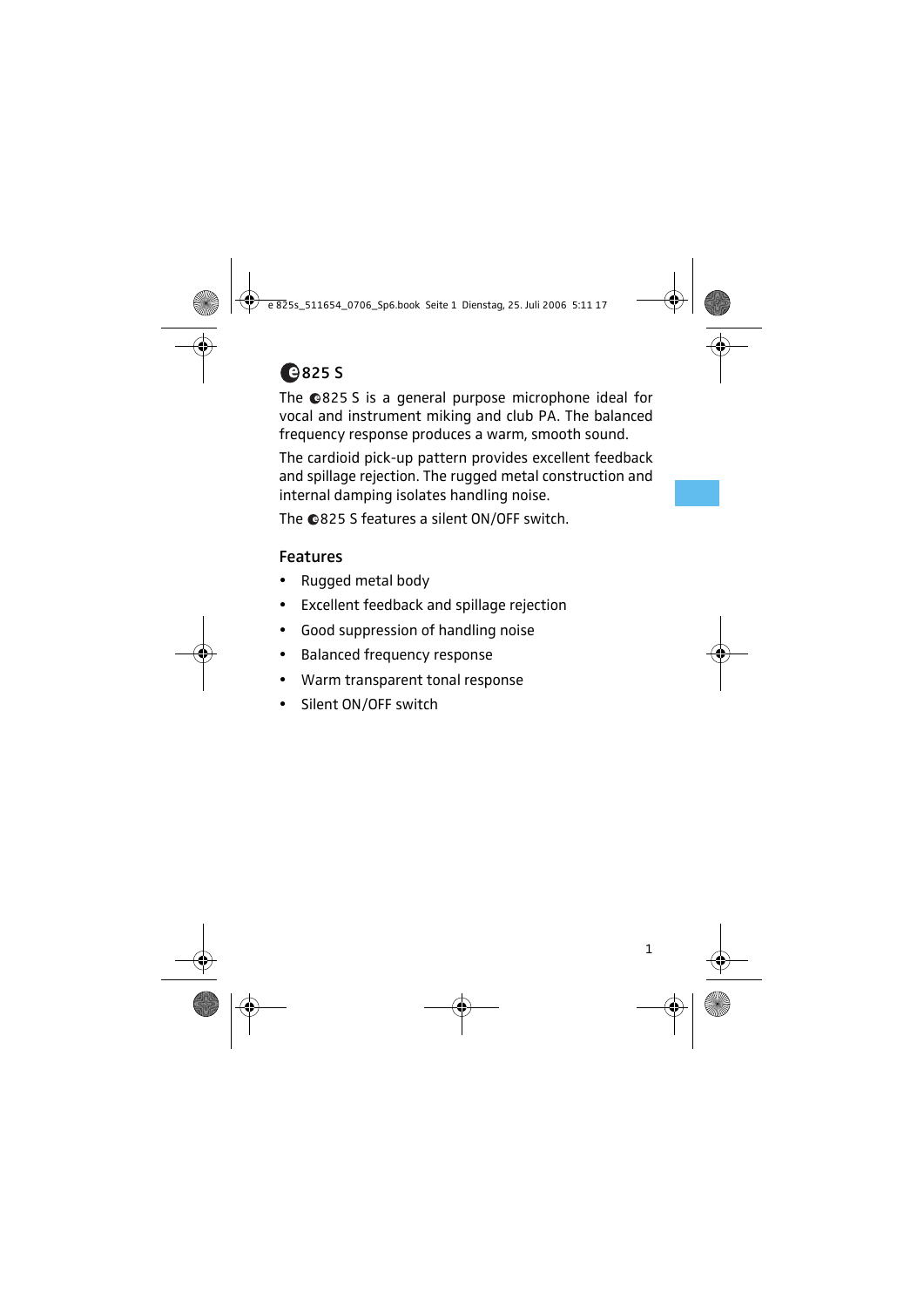### Delivery includes

- @825 S microphone
- MZQ 800 microphone clamp
- Pouch
- Instructions for use
- Warranty Certificate

### ON/OFF switch

Use the screw to lock the switch in the ON position. With the switch set in the ON position, gently turn the screw head 90° to lock the switch in position.

#### Removing the sound inlet basket

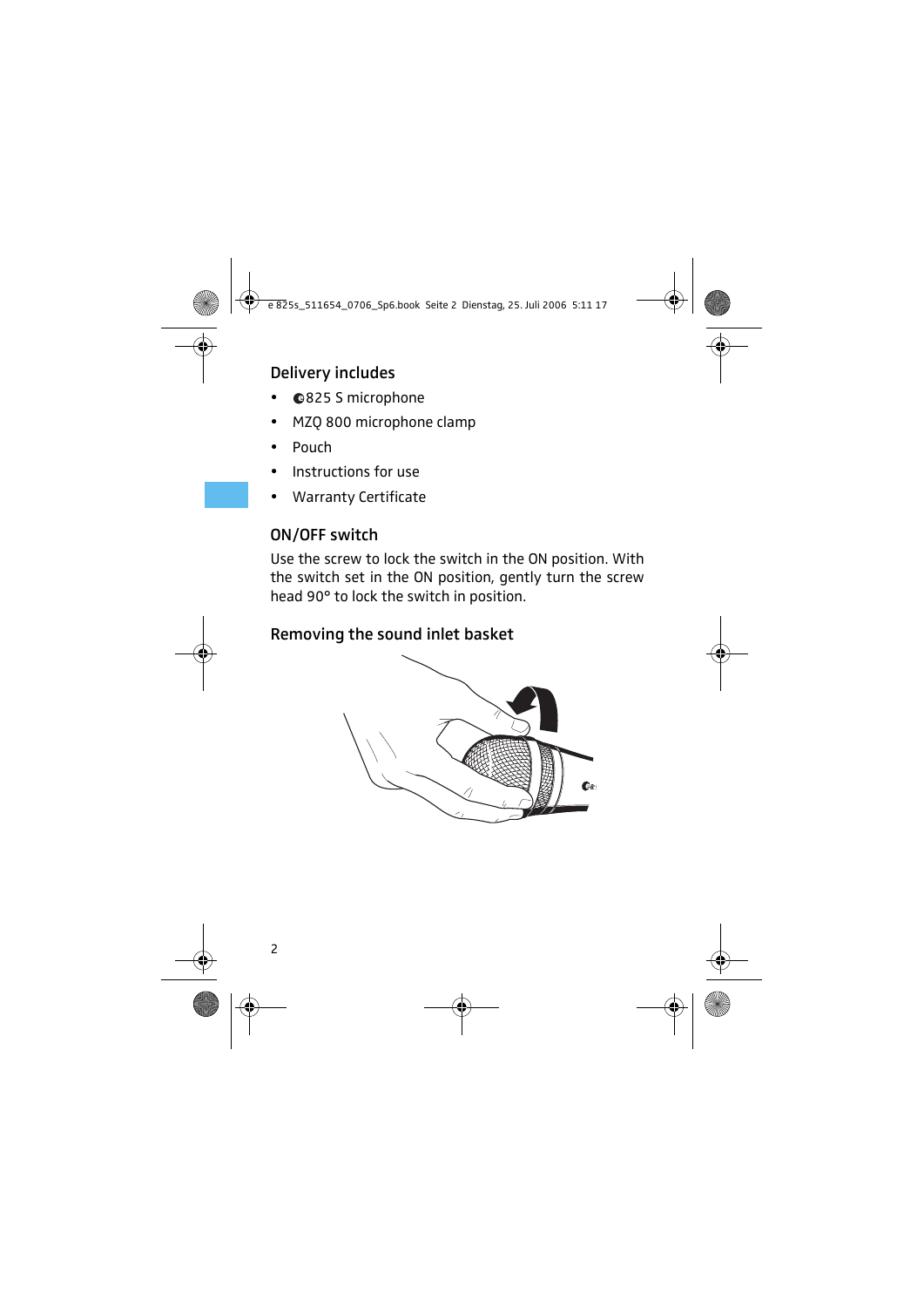| Position | <b>Resulting sound</b>                                                                                 | Commentary                                           |  |  |  |  |
|----------|--------------------------------------------------------------------------------------------------------|------------------------------------------------------|--|--|--|--|
|          | High proximity effect<br>(much bass/<br>fundamental)<br>powerful, direct sound                         | Very little crosstalk<br>from other sound<br>sources |  |  |  |  |
| 5-10 cm  | Less proximity effect<br>(less bass/<br>fundamental)<br>Some room ambience,<br>natural, balanced sound | More crosstalk from<br>other sound sources           |  |  |  |  |
| >10 cm   | Very little proximity<br>effect (little bass/<br>fundamental)<br>More room ambience,<br>indirect sound | Much crosstalk from<br>other sound sources           |  |  |  |  |

If sibilance or ..popping" occurs, position the microphone not directly in front of the mouth but slightly to the side. In order to prevent feedback, position monitor loudspeakers so that they are located in the angle area of the highest cancellation of the microphone.

In order to prevent interference due to crosstalk between adjacent sound sources, try to position the microphone so that the interfering sound source is located in the angle area of the highest cancellation of the microphone (approx. 180°; see polar diagram).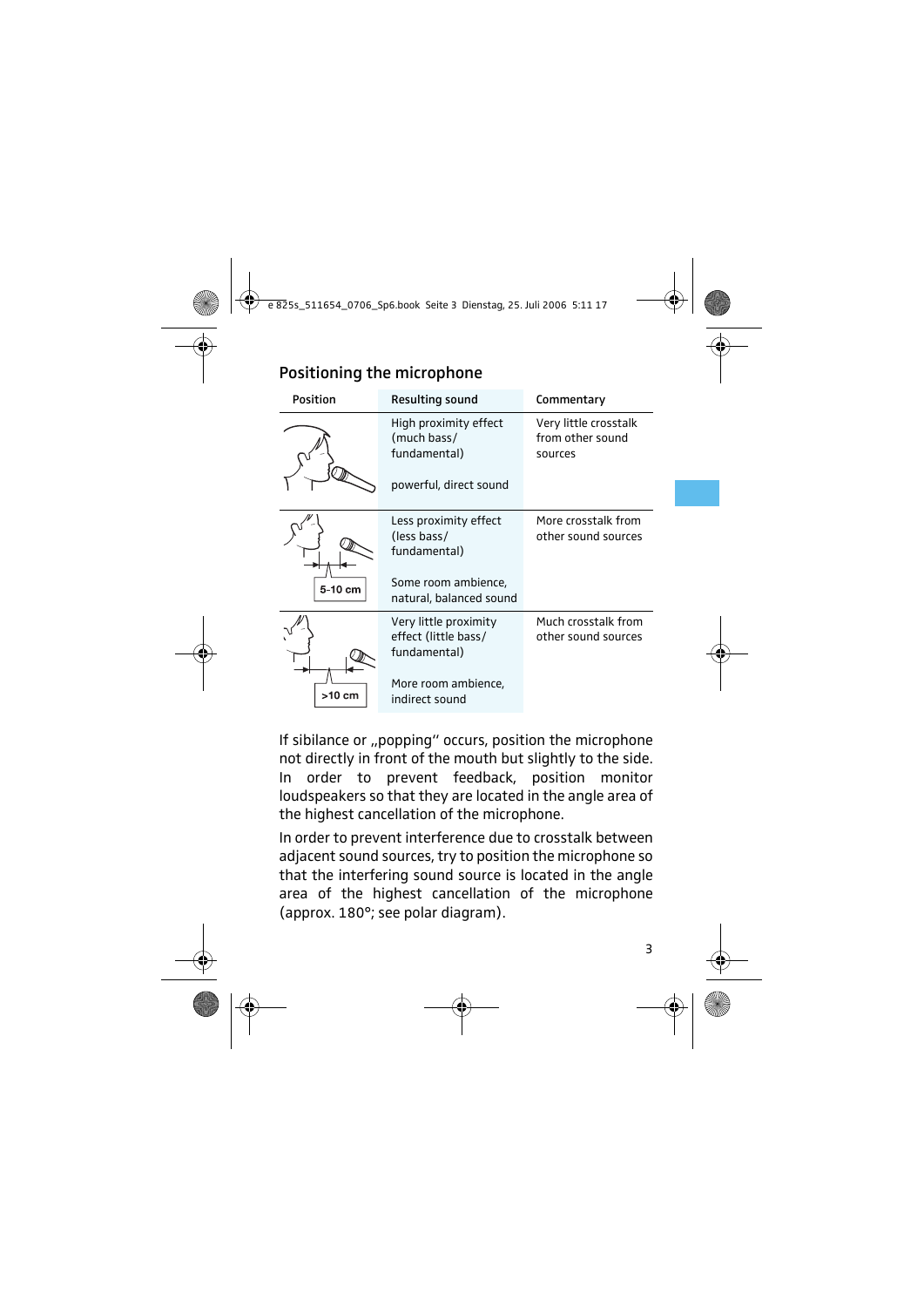#### Polar diagram



#### Frequency response curve

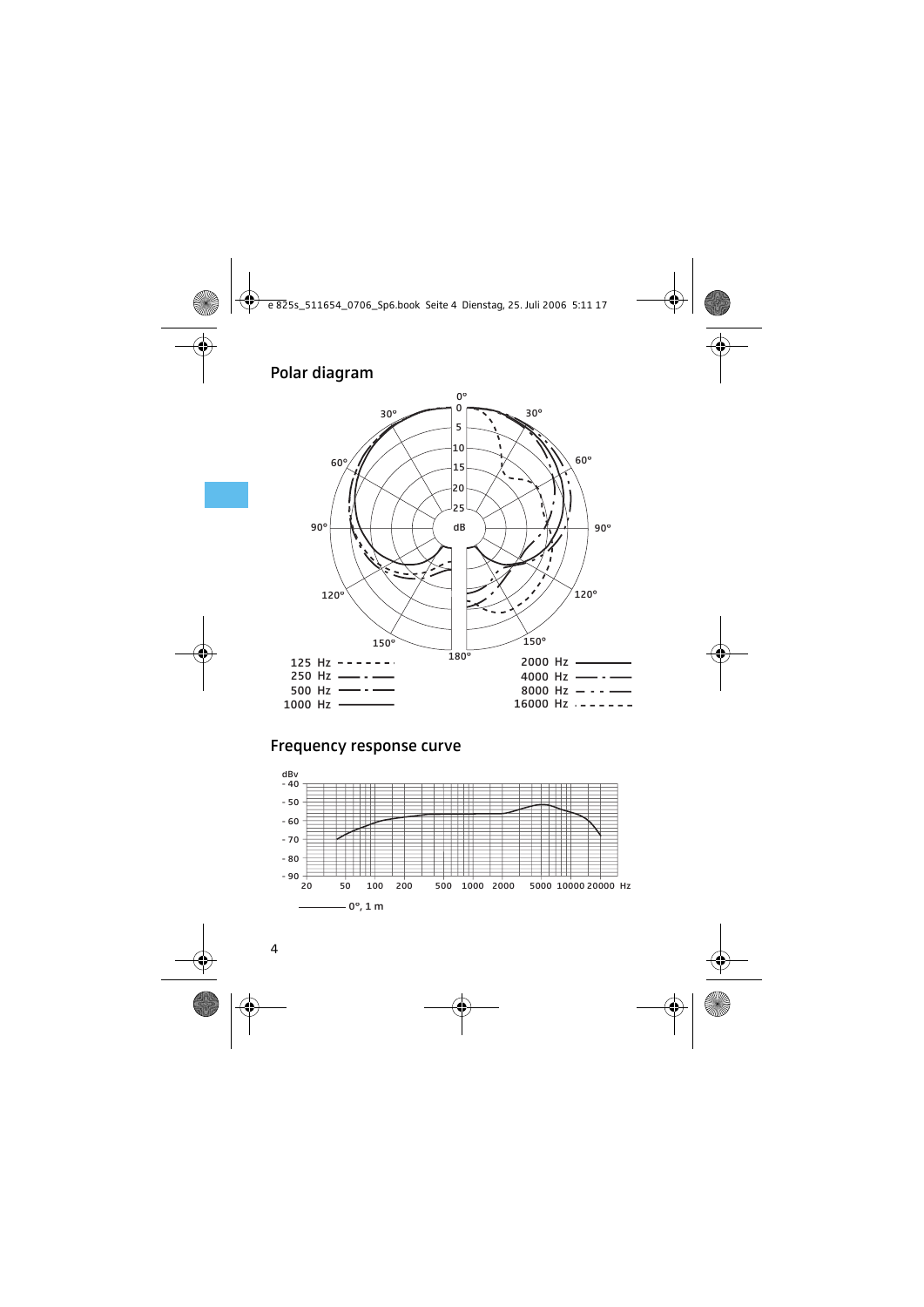### Specifications

| Transducer principle                          | dynamic                           |  |  |  |  |  |
|-----------------------------------------------|-----------------------------------|--|--|--|--|--|
| Frequency response                            | 8015,000 Hz                       |  |  |  |  |  |
| Pick-up pattern                               | cardioid                          |  |  |  |  |  |
| Sensitivity<br>(free field, no load at 1 kHz) | $1.5 \text{ mV/Pa}$               |  |  |  |  |  |
| Nominal impedance                             | 350 $\Omega$                      |  |  |  |  |  |
| Min. terminating impedance                    | $1\,\mathrm{k}\Omega$             |  |  |  |  |  |
| Connector                                     | $XLR-3$                           |  |  |  |  |  |
| Operating temperature                         | $0^{\circ}$ C to +40 $^{\circ}$ C |  |  |  |  |  |
| Weight                                        | 330 g                             |  |  |  |  |  |
| <b>Dimensions</b>                             | Ø 48 x L 180 mm                   |  |  |  |  |  |

#### Pin assignment of XLR-3 connector

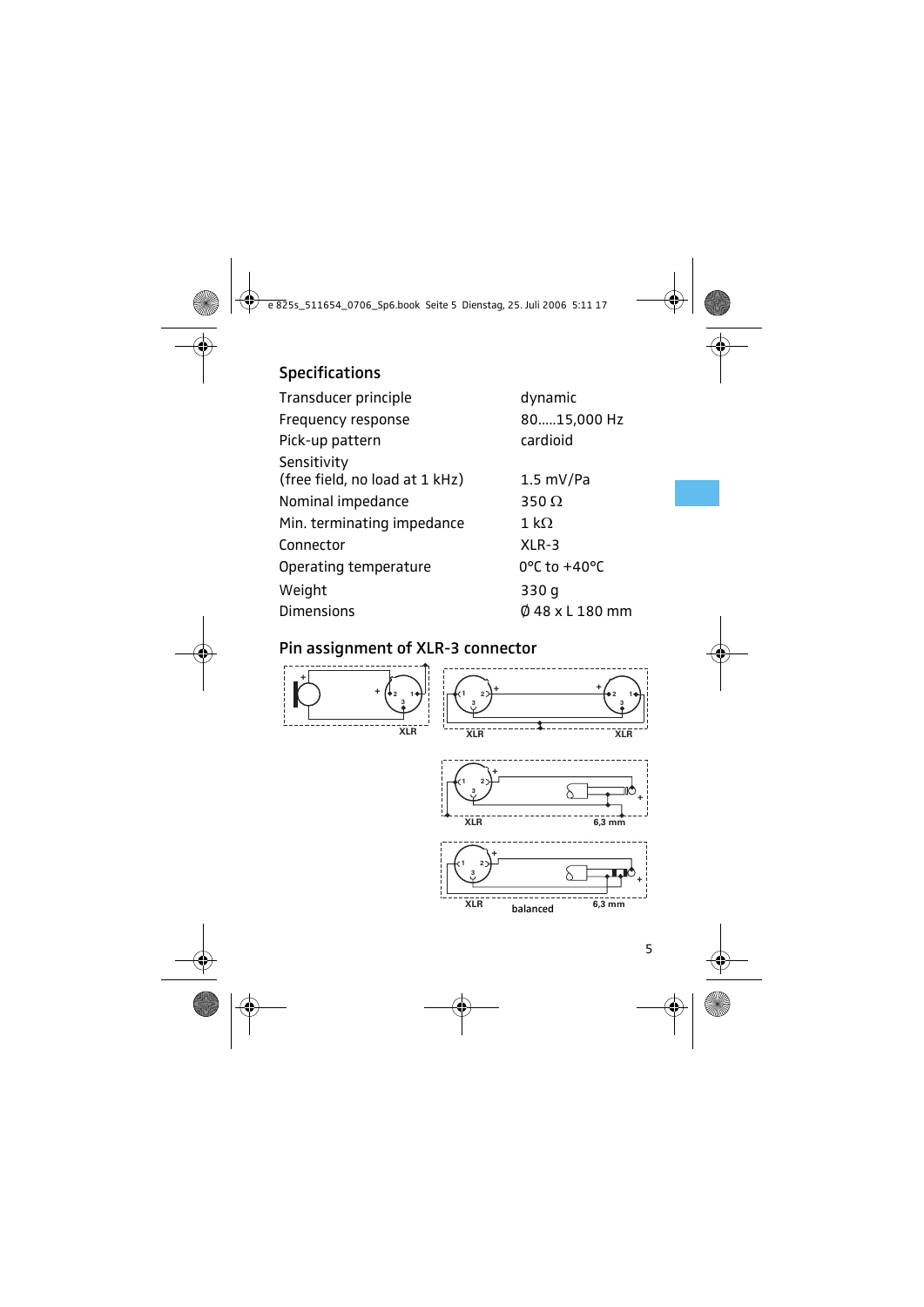## Overview of microphone applications

|                                 | Variant | e602-ll | e604 | e606 | e608 | e614 | e815 | e825 | e835 | e840 | e845 | e865 |
|---------------------------------|---------|---------|------|------|------|------|------|------|------|------|------|------|
| Application                     |         |         |      |      |      |      |      |      |      |      |      |      |
| Vocals                          |         |         |      |      |      |      | X    | X    | x    | x    | x    | x    |
| Choirs                          |         |         |      |      |      | x    |      |      |      |      |      |      |
| Studio,<br>acoustic instruments |         |         |      |      |      | X    |      |      |      |      |      |      |
| Orchestra                       |         |         |      |      |      | X    |      |      |      |      |      |      |
| Brass / Saxophone               |         | x       | x    |      | x    |      |      |      |      |      |      |      |
| Acoustic quitar                 |         |         |      |      |      | X    |      |      |      |      |      |      |
| Acoustic bass                   |         |         |      |      |      | x    |      |      |      |      |      |      |
| Guitar amplifiers               |         |         |      | x    |      |      |      |      |      |      |      |      |
| <b>Bass amplifiers</b>          |         | x       |      |      |      |      |      |      |      |      |      |      |
| Leslie                          |         | x       | x    | x    |      |      |      |      |      |      |      |      |
| Piano, grand piano              |         |         |      |      |      | x    |      |      |      |      |      |      |
| Kick drums                      |         | x       |      |      |      |      |      |      |      |      |      |      |
| Snare drums                     |         |         | x    | x    | X    |      |      |      |      |      |      |      |
| Rack toms                       |         |         | x    | x    | x    |      |      |      |      |      |      |      |
| Floor toms                      |         | x       | x    | x    |      |      |      |      |      |      |      |      |
| Congas                          |         |         | x    | x    | x    |      |      |      |      |      |      |      |
| Cymbals                         |         |         |      |      |      | X    |      |      |      |      |      |      |
| Percussion                      |         |         | x    | x    | x    | x    |      |      |      |      |      |      |
| Overheads                       |         |         |      |      |      | x    |      |      |      |      |      |      |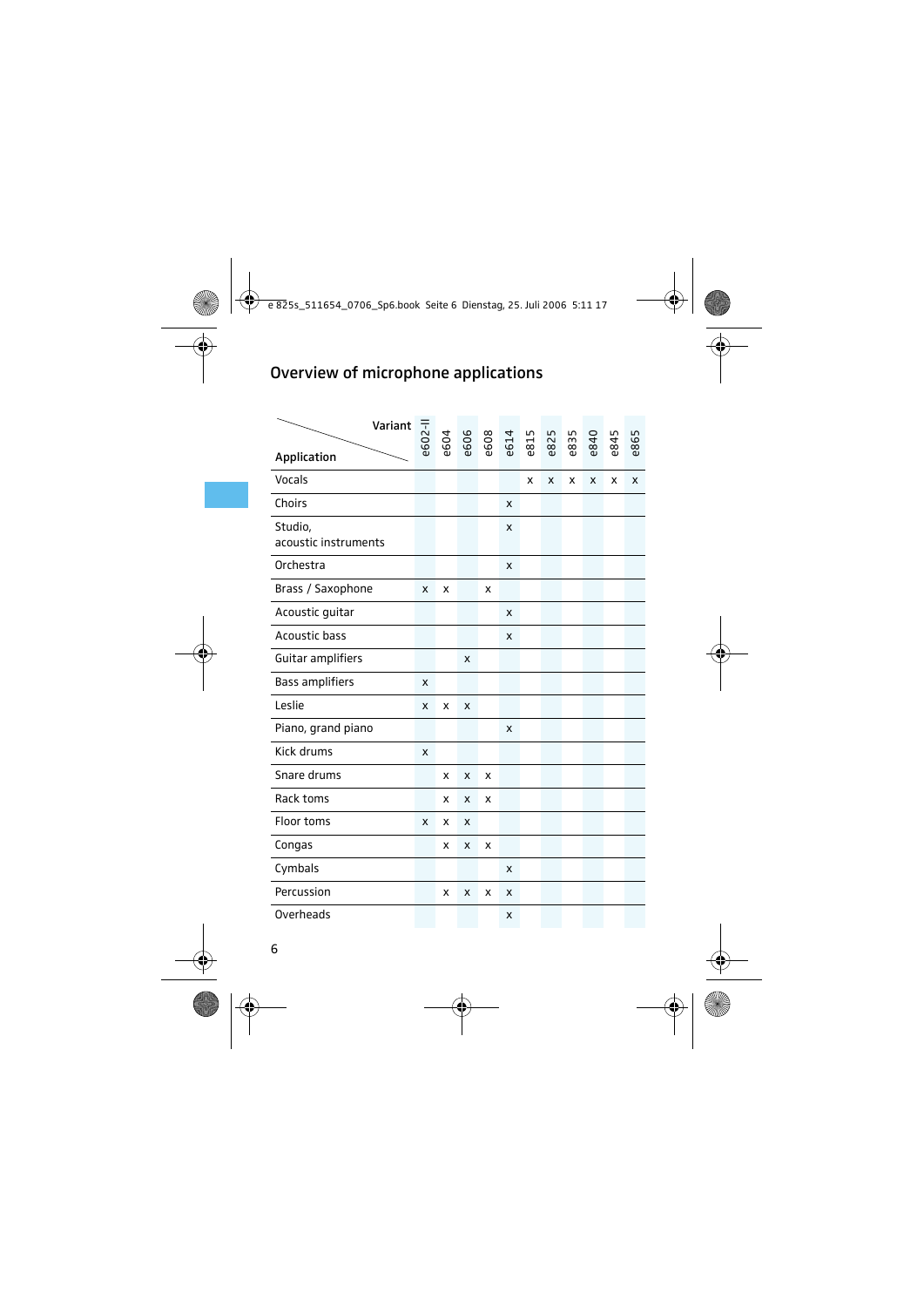## Manufacturer declarations

**Warranty** 

2 years

## Approval  $\epsilon$

Sennheiser electronic GmbH & Co. KG declare that this device is in compliance with the applicable CE standards and regulations.

Before putting the device into operation, please observe the respective country-specific regulations!

#### WEEE Declaration



Please dispose of this product at the end of its operational lifetime by bringing it to your local collection point or recycling centre for such equipment.